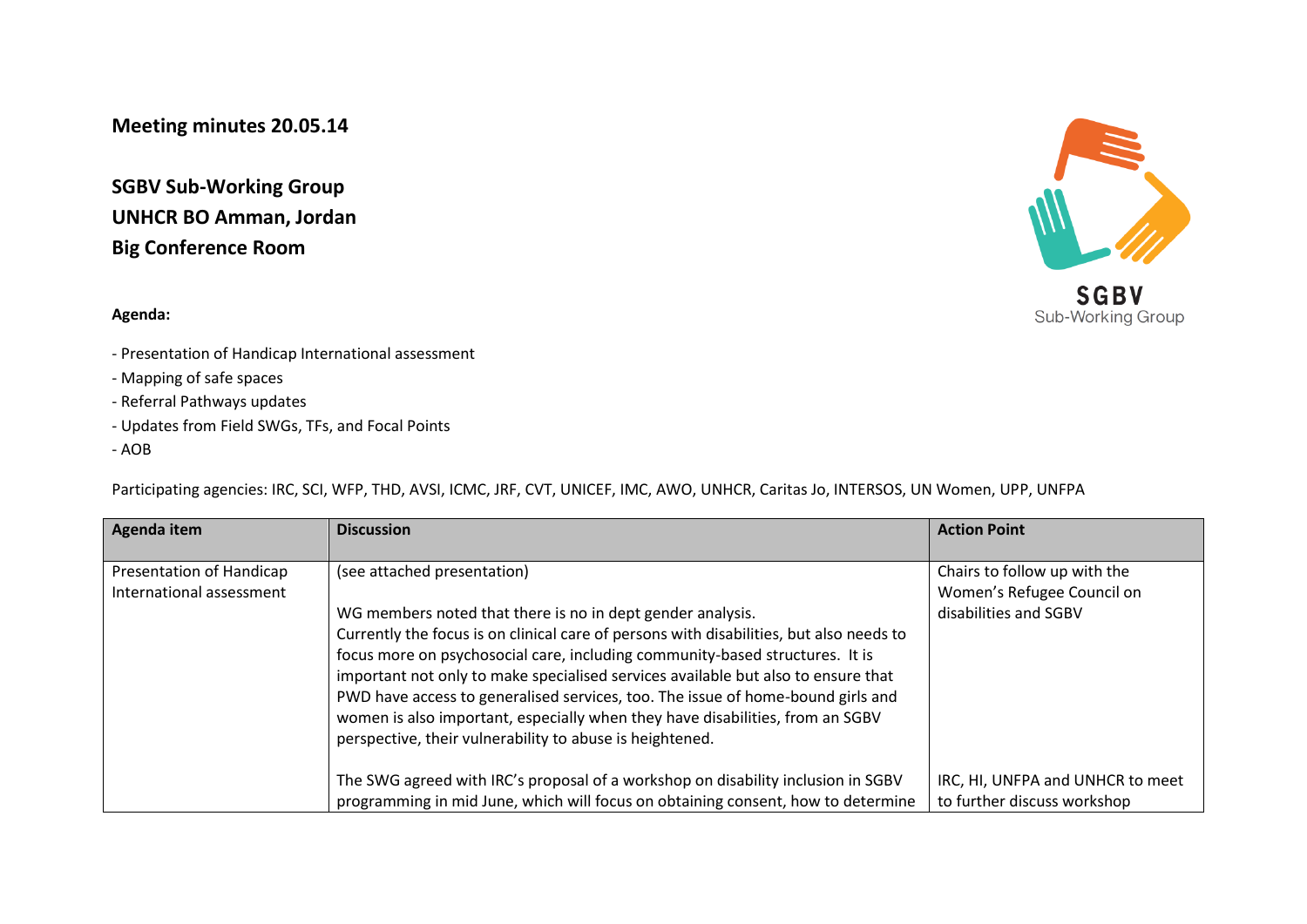|                           | consent within Jordanian law and barriers to provision of services. This workshop        |                                     |
|---------------------------|------------------------------------------------------------------------------------------|-------------------------------------|
|                           | will be organized together with the Women Refugees Commission, and HI.                   | IRC to circulate concept note for   |
|                           |                                                                                          | workshop                            |
|                           | There was also a suggestion that HI link the PWD-specific language with more             |                                     |
|                           | accessible language used by case managers                                                | Chairs to keep HI updated on SWG    |
|                           |                                                                                          | work (HI unable to maintain regular |
|                           |                                                                                          | attendance at SWG meetings)         |
| Mapping of Women Safe     | The mapping exercise is intended to cover all safe spaces and will be incorporated,      | Chairs to circulate WFS mapping     |
| Spaces                    | in due course, into Activity Info. This process is running in parallel with the CPSWG's  | table                               |
|                           | mapping of AFS and CFS. While we recognize there are many forms on safe spaces,          |                                     |
|                           | for the moment, at the level of the SGBV SWG we will focus on women safe spaces,         |                                     |
|                           | further details in terms of beneficiaries, i.e. WSS might also welcome girls, boys and   |                                     |
|                           | man at particular times, will be included in activity info on a later stage.             | Partners to populate mapping table  |
|                           |                                                                                          |                                     |
|                           | The first step is to fill in the template (attached), afterwards this will be entered in |                                     |
|                           | activity info, and activities will also be defined.                                      |                                     |
| Inter Agency CP/SGBV SOPs | There will be another round of SOP trainings.                                            |                                     |
| update                    | -CP/SGBV staff - 9 to 12 June                                                            |                                     |
|                           | -other sectors - 16 to 18 June (Amman, En & Ar)                                          |                                     |
|                           | -other sectors - 23-25 June (Mafraq)                                                     |                                     |
|                           |                                                                                          |                                     |
|                           | Interested partners are requested to send nominations for one focal point for the        |                                     |
|                           | Master Trainers project, which will entail commitment to co-facilitating training        |                                     |
|                           | sessions in the future. By the end of the year it is intended that there will be around  |                                     |
|                           | 12 new trainers on the SOPs from different organizations.                                |                                     |
|                           |                                                                                          |                                     |
|                           | Orientations on the inter-agency key messages are also being conducted. They are         |                                     |
|                           | typically 2 hours long and are for staff on how to use the messages in their work        |                                     |
|                           | with the community.                                                                      |                                     |
|                           |                                                                                          |                                     |
|                           | The Referral Pathways will be revised. The new version will only be a lightly revised    |                                     |
|                           | version of the initial one. The revision will also include changes from the authorities, | <b>URGENT:</b>                      |
|                           | any new endorsements and updated contact details                                         |                                     |